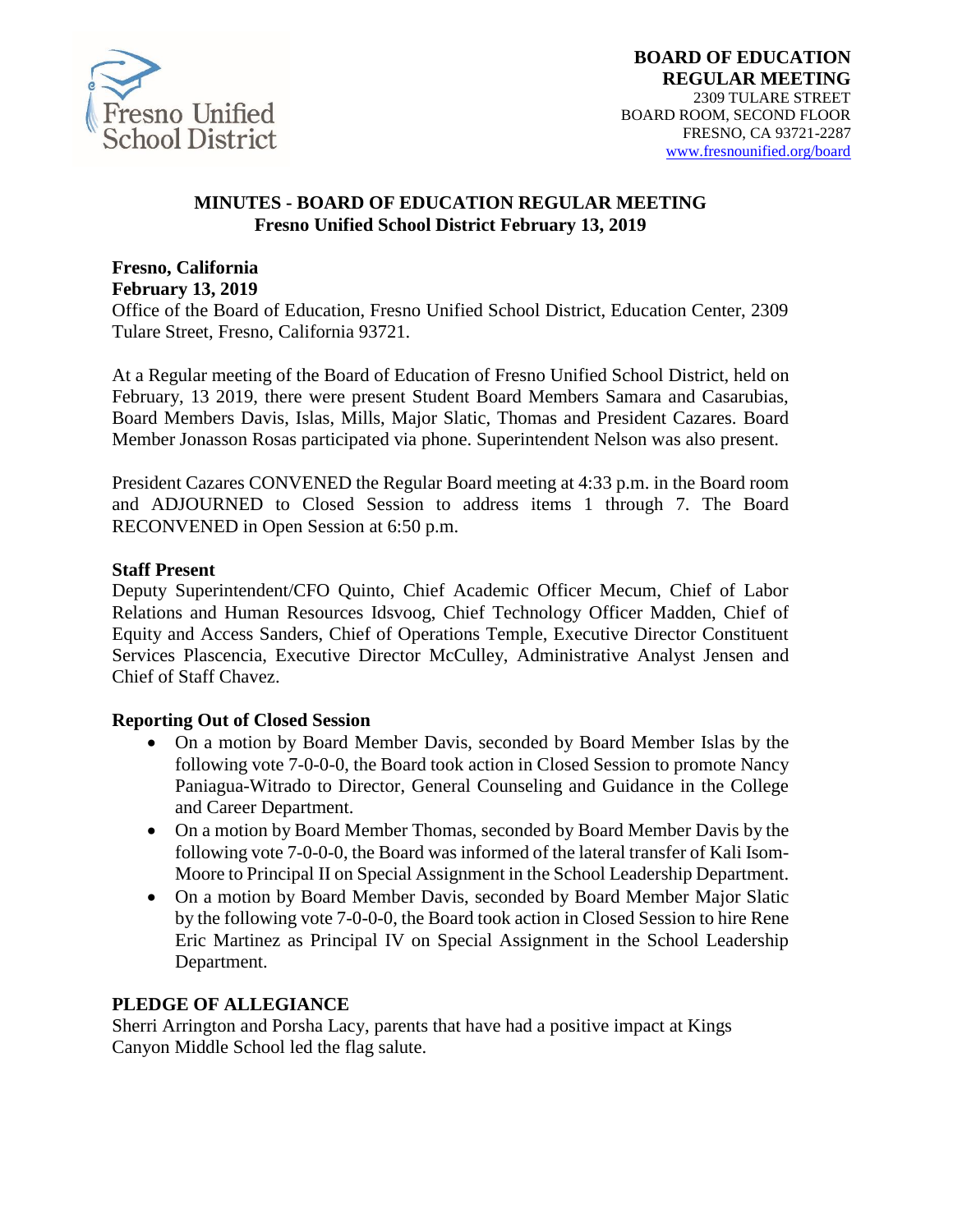## **HEAR Reports from Student Board Representatives**

Mayra Carrillo, ASB representative from McLane High School, shared the school just celebrated their Scottie Academic Awards Banquet for Honor Roll and Principal's Honor Roll students in which over 300 students received awards. Carrillo also shared that McLane received a gold, silver and bronze medal at the Academic Decathlon. Through art, students want to raise awareness of the human trafficking issue; ArtVenture students displayed human size pop-up cutouts of victims of this crime in downtown Fresno. In January, the school held their Highlanders in Wonderland black light rally giving a special black light react shirt to the top 150 students utilizing ATLAS strides. Kindness week is scheduled for next month to promote random acts of kindness throughout the school.

Students from Yosemite Middle School were present and spoke about what they love about being a student at their school.

### **HEAR Report from Superintendent**

- Superintendent highlighted the district is four months away from graduation season, and reminded students looking to pursue a post-secondary education to be aware that Fresno Unified Scholarship Fund applications are now available. Applications can be found on the District website and are due to the Department of College and Career Readiness by March 15. Employees who would like to donate through a payroll deduction, can find more information on the district website under the Community link.
- Superintendent shared that during the recent Fresno County Academic Decathlon, the Edison High School team took first place overall. In Division 1, the Bullard High School team took third place. Design Science was recognized as the event's most improved team, taking home the Division 3 title just ahead of the Duncan Polytechnical High School team which placed second in the same division.
- Superintendent also shared the community came together to celebrate the recently completed \$5.2 million renovations at Rata High School. Past Rata principals, joined by a number of Board Trustees, were present for the official ribbon cutting ceremony. Edison High School leadership students decorated the campus and Bullard High School cheerleaders and Tenaya Middle School leadership students served as greeters while Cooper Academy provided entertainment with folkloric dancers.
- Last, Superintendent shared that last week Fresno Unified hosted its Annual Excellence in Education awards banquet. An event where family, friends and fellow colleagues came together to celebrate some of the wonderful work done by Fresno Unified employees. Student Board Members Malak Sarama and Eduardo Casarubias joined Deputy Superintendent and CFO Ruthie Quinto and Bryan Wells from the instructional team to unveil the 2019 Excellence in Education winners. Lorena Almaguer, Classified Employee of the Year; Kirsten Lee, Certificated Elementary Educator of the Year; Esmeralda Ruiz, Certificated Middle School Educator of the Year; Tamela Ryatt, Certificated High School Educator of the Year; and Pamela Taylor, Administrator of the Year. With Lorena Almaguer, Kirsten Lee and Pamela Taylor moving to the Fresno County Educator of the Year awards later this fall.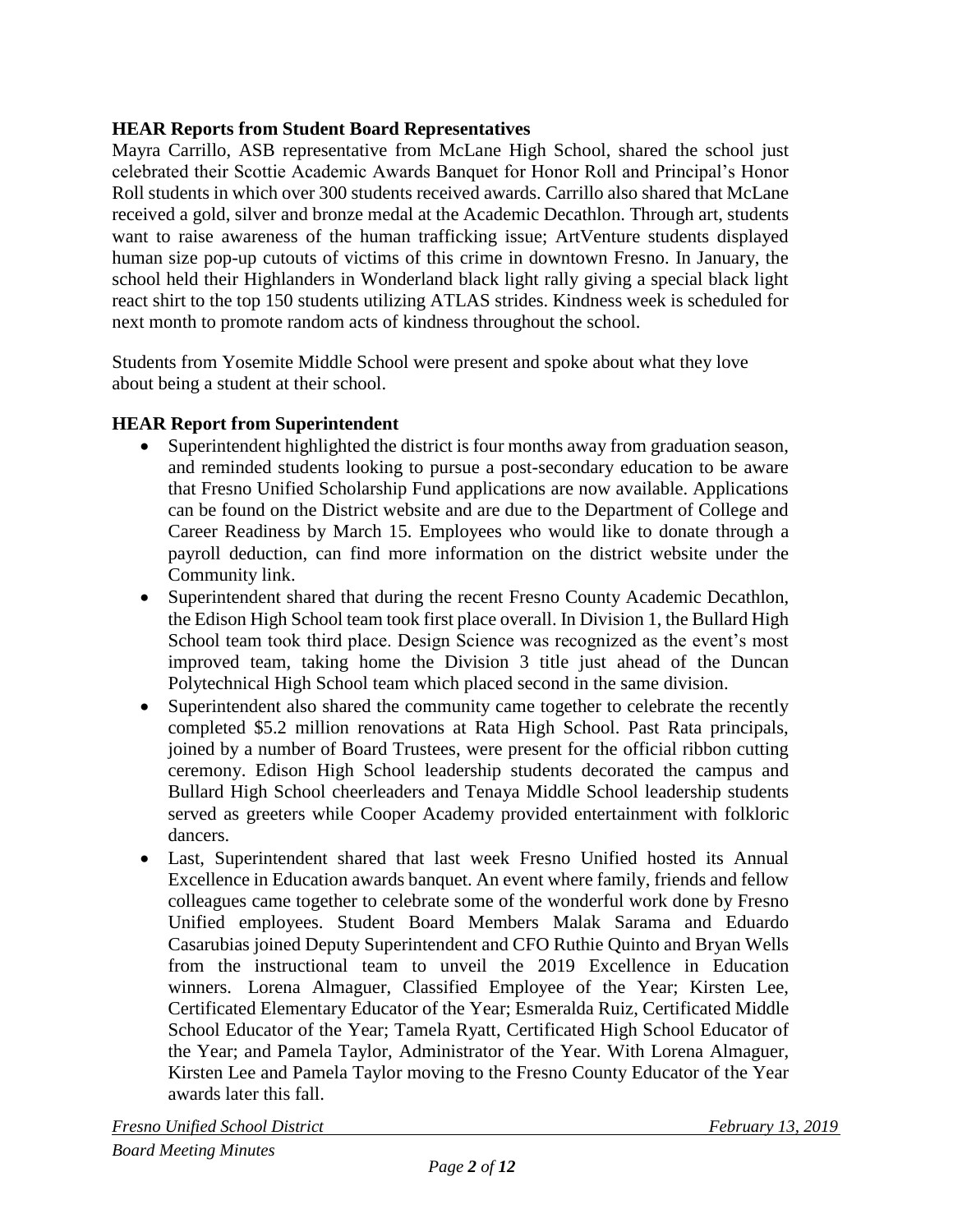## **OPPORTUNITY for Public Comment on Consent Agenda Items**

**Samuel Molina** – Spoke on Agenda Item A-4, Adopt Healthy Air Living Standards Resolution. Mr. Molina is hopeful with the adoption of this resolution the district will be mindful of children being outside during level 4 and level 5 days.

**Jessica Mahoney** – Spoke on Agenda Item A-4, Adopt Healthy Air Living Standards Resolution. Ms. Mahoney would like the district to support Assembly Bill 207 Medical Asthma Prevention Program. She would like staff to be educated on asthma prevention.

**Zenaida Urena** – Spoke on Agenda Item A-4, Adopt Healthy Air Living Standards Resolution. Ms. Urena shared that although she does not suffer from asthma she has allergies and can suffer from the same symptoms as those with asthma. She thinks the community should stand together to protect the health of children.

**Pia Avila** – Spoke on Agenda Item A-4, Adopt Healthy Air Living Standards Resolution. Ms. Avila shared that she believes sports should not take place when air quality is in the unhealthy range.

On a motion by Member Islas, seconded by Member Davis, the consent agenda, exclusive of agenda items A-6 and A-17, which were pulled for further discussion, was approved on a roll call vote of 9-0-0-0 as follows: AYES: Student Board Members Casarubias and Sarama, Board Members: Davis, Islas, Jonasson Rosas, Mills, Major Slatic, Thomas and Board President Cazares.

## **A. CONSENT AGENDA**

#### **A-1, APPROVE Personnel List APPROVED as recommended,** the Personnel List, Appendix A, as submitted.

- **A-2, ADOPT Findings of Fact and Recommendations of District Administrative Board ADOPTED as recommended**, the Findings of Fact and Recommendations of District Administrative Panels resulting from hearings on expulsion and readmittance cases conducted during the period since the January 30, 2019 Regular Board meeting.
- **A-3, APPROVE Minutes from Prior Meeting APPROVED as recommended,** the draft minutes for the January 15, 2019 Special Board Meeting and the January 16, 2019 Regular Meeting.
- **A-4, ADOPT Healthy Air Living Standards Resolution ADOPTED as recommended,** it is recommended the Board adopt a Healthy Air Living Standards Resolution given that data suggests the Central Valley has some of the worst air quality in the nation. The youth in the Central Valley are most atrisk for developing chronic lung problems, such as asthma, and it is imperative we promote healthy air living standards.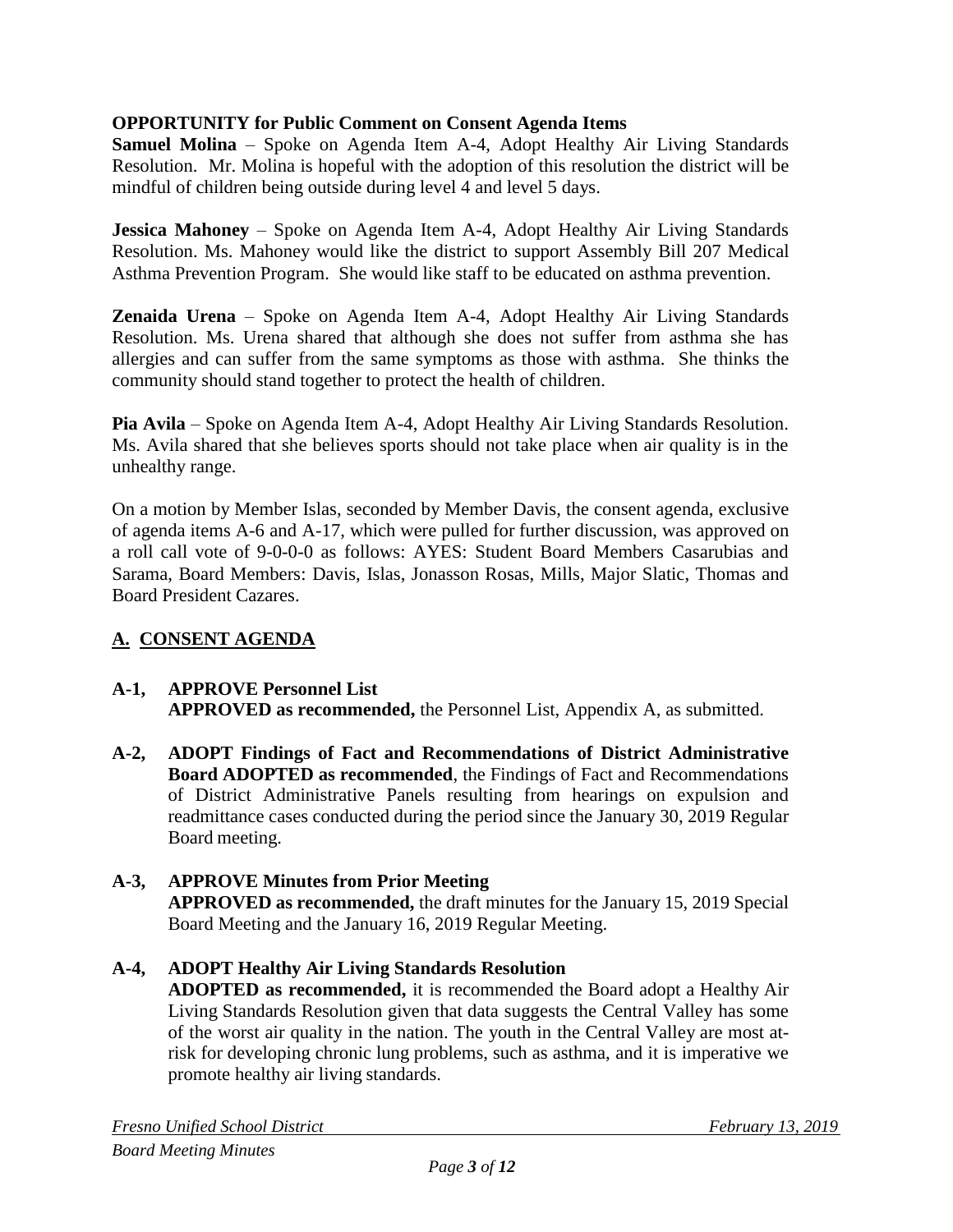### **A-5, ADOPT Resolutions Delineating Authorized District Agents to Sign on Behalf of Fresno Unified School District**

**ADOPTED as recommended,** resolutions 18-11 through 18-17 presented for adoption to update authorized officials to sign various business transactions on behalf of Fresno Unified School District. These resolutions will be effective for the period beginning February 13, 2019, until revoked or superseded.

#### **A-6, APPROVE Termination for Convenience Agreement and Mutual Release between Fresno Unified and Conterra Wireless Broadband, LLC**

**APPROVE as recommended**, termination for Convenience Agreement and Mutual Release between Fresno Unified and Conterra Wireless Broadband, LLC, dba Conterra Broadband Services. On January 10, 2018, the Board approved award of Bid E20005, Wide Area Network Services Dark Fiber and Lit Fiber Options, to Conterra. However, after extensive review of State of California requirements for special construction on dark fiber networks, the district and Conterra have determined that it is in their respective best interests to terminate the agreement resulting from the bid award. The parties were unable to find common ground regarding the prevailing wage requirement.

For the record, there were comments the district has not gone deep enough to source out the reason the Board was not made aware of issues with vendor prior to termination and action on this item does not preclude the Board looking into the concern. Board Member Thomas moved for approval, seconded by Member Davis which carried a 7-0-0-0 vote as follows: AYES: Board Members: Davis, Islas, Jonasson Rosas, Mills, Major Slatic, Thomas and Board President Cazares.

## **A-7, APPROVE Addendum to Independent Contractor Services Agreement with Goodfellow Occupational Therapy**

**APPROVED as recommended,** an addendum with Goodfellow Occupational Therapy in the amount of \$26,775. This vendor will provide occupational therapy services to students as required by Individualized Education Programs.

## **A-8, APPROVE Award of Bid 19-01, Plumbing Supplies**

**APPROVED as recommended,** bid 19-01, is recommended for award to establish a fixed unit price for the purchase of plumbing supplies for use district-wide such as faucets, drinking fountains, and toilets. Staff recommends award to the lowest responsive, responsible bidder: Sections B-F: Winsupply of Fresno County (Fresno, California) \$523,359. Staff also recommends rejecting Bid 19-01 Section A, as the substituted items are not equivalent to the specified items. Section A will be re-bid in the future. In addition, staff recommends rejecting the low bidder on Bid 19-01 Section B, Apple Specialties Inc. The Bid is non-responsive because pricing was not submitted for all required items.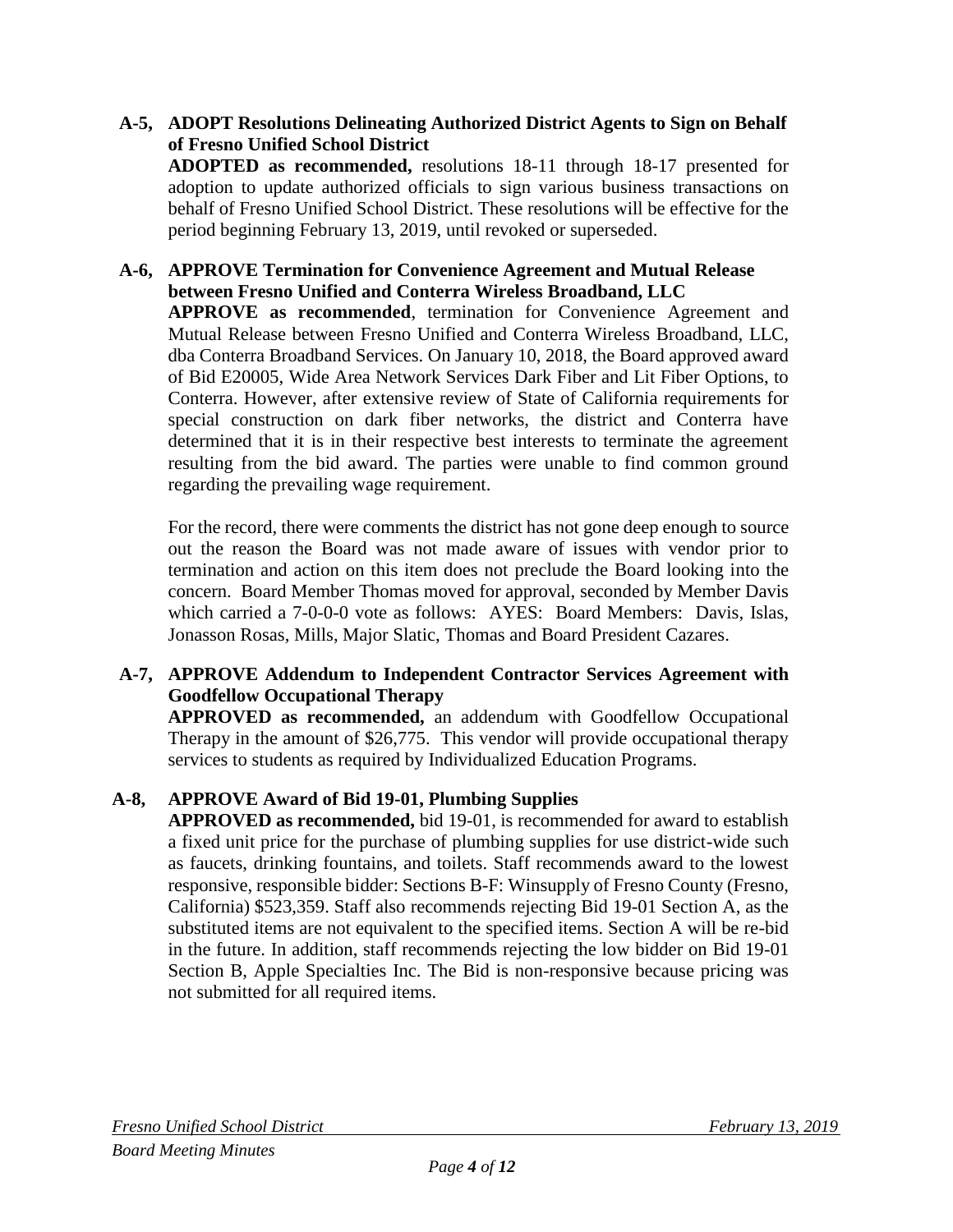### **A-9, APPROVE Award of Bid 19-13, Installation of Exterior Lighting for Various Middle Schools**

**APPROVED as recommended,** bid 19-13, to install district supplied LED wall packs, surface mounts and retrofit kits at nine middle schools: Ahwahnee, Computech, Cooper, Fort Miller, Scandinavian, Tehipite, Tenaya, Tioga and Yosemite for enhanced safety and security. The district has purchased \$335,075 in lighting materials utilizing a Board-approved piggyback contract, to mitigate long lead times and take advantage of lower costs. Therefore, the total cost of the exterior lighting upgrade project is \$378,575. Staff recommends award to the lowest responsive, responsible bidder: Imperial Electric Service Inc. (Fresno, Ca.) \$43,500

### **A-10, APPROVE Award of Bid 19-18 Phase 2B, Installation of District Video Security System at Elementary Schools: Addams, Ericson, Ewing, Jefferson, Greenburg, Lincoln, Robinson, and Winchell**

**APPROVED as recommended,** bid 19-18 Phase 2B, which is recommended for award to provide high definition video security systems at eight elementary schools: Addams, Ericson, Ewing, Jefferson, Greenburg, Lincoln, Robinson and Winchell. The project includes installing low voltage wiring and electrical power connections, and mounting district supplied video security equipment. This is the fourth of eight phases of the project to provide enhanced security systems to all elementary schools. All phases are planned to be completed by the start of school in August 2019. Staff recommends award to the lowest responsive, responsible bidder: Sections 1 & 2: Kertel Communications, Inc. dba Sebastian (Fresno, Ca.) \$216,304

#### **A-11, APPROVE Revised Job Description for Nutrition Services Manager, Designation as Classified, Non-Exempt, and Approve Revisions to the Food Services Salary Schedule for Nutrition Services Cook/Baker and Nutrition Services Manager**

**APPROVED as recommended,** Revised job description for Nutrition Services Manager reflects the expansion of district feeding programs and collaboration with the district supervisor regarding the food services operations and providing specialized support for purchase or acquisition of district-wide food service equipment, supplies, commodities and associated products to meet the needs of students and families. The Nutrition Services Manager position is designated as Classified, Non-Exempt and to be placed on a newly created F-21 of the Food Services Salary Schedule, an increase of 2.5%.

#### **A-12, RATIFY Three Agreements between Fresno Unified School District and State Center Community College District for the State Center Adult Education Consortium Staff Reimbursement of Costs**

**RATIFY as recommended,** three agreements between Fresno Unified School District and State Center Community College District for the loan of Fresno Unified staff for the State Center Adult Education Consortium (SCAEC). The district will be reimbursed for the full salary and benefits from the SCAEC funding (Assembly Bill 104 Adult Education Block Grant) for three positions.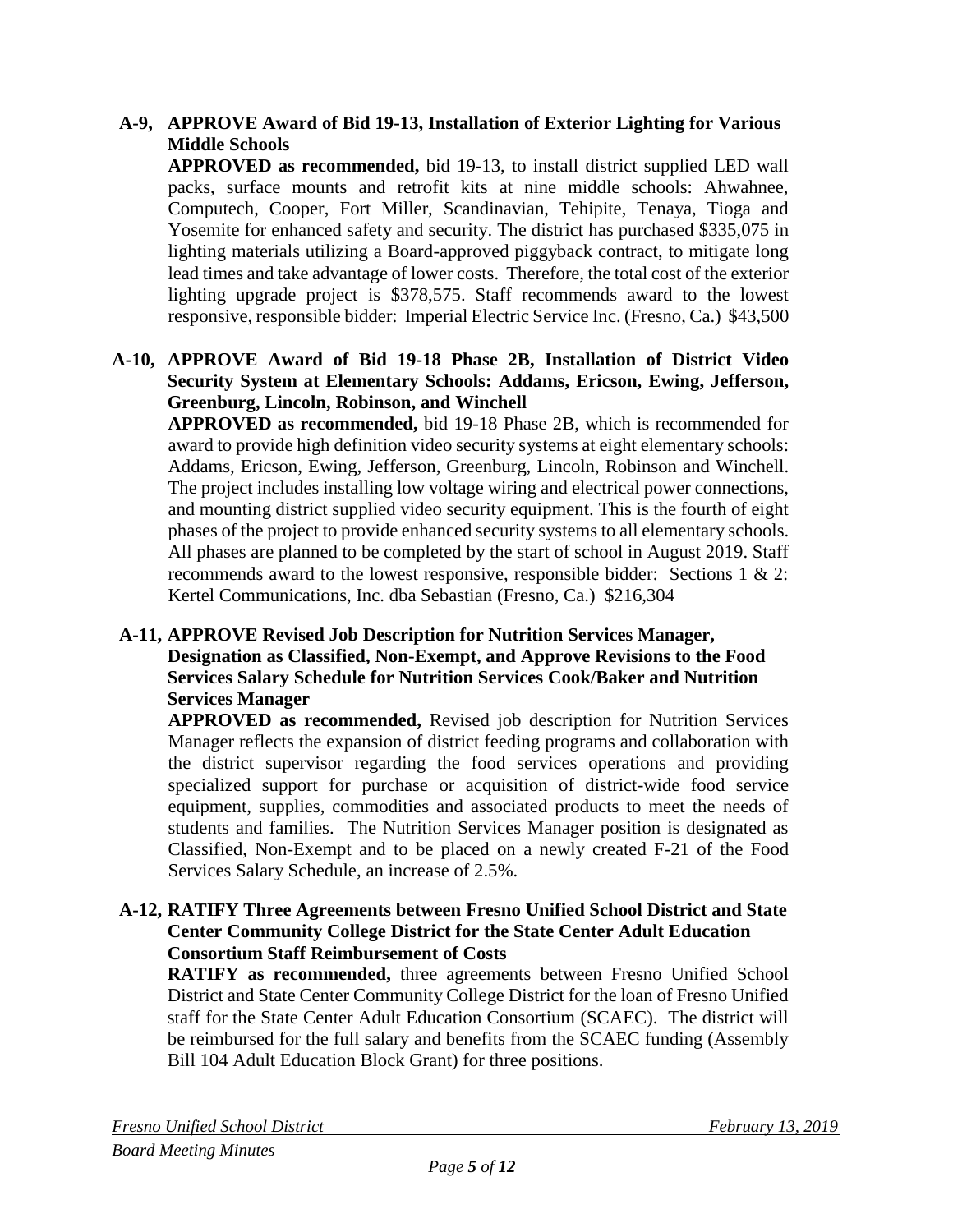#### **A-13, RATIFY Memorandum of Understanding with State Center Community College District for the Adult Education Program Allocation**

**RATIFY as recommended,** a Memorandum of Understanding between State Center Community College District and Fresno Unified School District to establish the responsibilities of both parties in serving the State Center Adult Education Consortium and for Fresno Adult School to receive their approved block grant allocation of \$5,321,962.

## **A-14, RATIFY Change Orders for the Project Listed Below**

**RATIFY as recommended,** information on the Change Order for the following project: Bid 18-02, Adult Transition Program (ATP) Modernization Project

Deduct Change Order 8:  $\frac{\$ (1,759)}{?}$ 

### **A-15**, **RATIFY the Filing of Notices of Completion**

**RATIFY as recommended,** Notices of Completion for the following projects, which have been completed according to plans and specifications. Bid 18-02, Adult Transition Program (ATP) Modernization Project Bid 19-03, Kings Canyon Middle School Baseball Field and Softball Field Improvements Rebid

### **A-16**, **RATIFY Purchase Orders from November 1, 2018 through November 30, 2018 – Primary Report**

**RATIFY as recommended,** purchase orders issued from November 1, 2018 through November 30, 2018. Purchase orders for \$10,000 or more are presented first, followed by purchase orders for less than \$10,000. A list of purchase orders issued for Associated Student Body (ASB) accounts is also provided. Effective with this Board agenda, two purchase order reports will be presented for ratification. The Primary Report includes all purchase orders issued during the month with the exception of those that may present a potential conflict of interest for an individual Board member. All remaining purchase orders are covered in the Supplemental Report.

### **A-17, RATIFY Purchase Orders from November 1, 2018 through November 30, 2018 – Supplemental Report**

**RATIFY as recommended,** purchase orders issued from November 1, 2018 through November 30, 2018. Effective with this Board agenda, two purchase order reports will be presented for ratification. The Primary Report includes all purchase orders issued during the month with the exception of those that may present a potential conflict of interest for an individual Board member. All remaining purchase orders are covered in the Supplemental Report.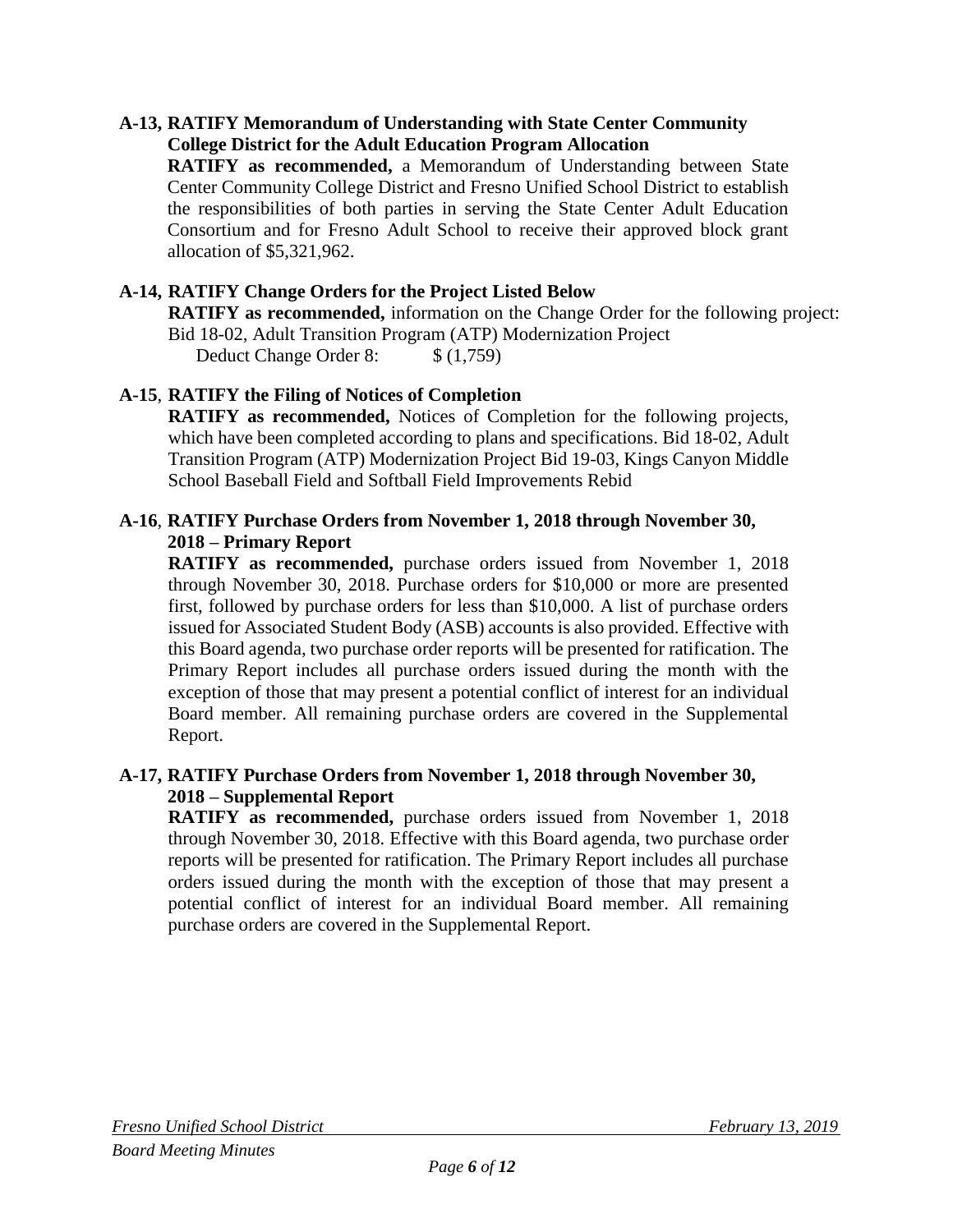#### **Prior to the vote Board Member Mills made the following statement:**

*Item A-17 on tonight's Agenda contains purchase orders from Verizon Wireless Messaging. I have financial investments that are valued at or above the reporting threshold in Verizon Communications. Therefore, in the interest of transparency, I am abstaining from this vote pursuant to Board Bylaw 9270.*

Board Member Davis moved for approval, seconded by Member Thomas which carried a 6-0-0-1 vote as follows: AYES: Board Members: Davis, Islas, Jonasson Rosas, Major Slatic, Thomas and Board President Cazares. ABSTAINED: Member Mills.

# **END OF CONSENT AGENDA (ROLL CALL VOTE)**

# **UNSCHEDULED ORAL COMMUNICATIONS**

**Michael Sosa** – Spoke about Roosevelt School of the Arts (RSA), dance trip to New York and financial support for trip and needs of the RSA program. For the record, staff were directed to speak with Mr. Sousa to address his concern.

**Maya Sosa** – Spoke about Roosevelt school of the Arts, dance trip to New York and financial support for the trip.

**Brunette Harris** – Spoke about Fresno Unified partnering with Fresno City College. Ms. Harris made several references to the Southwest Fresno Specific Plan and encouraged the Board to read the plan.

**Andrew Fabela** – Spoke about grade given and statement made by daughter's journalism teacher.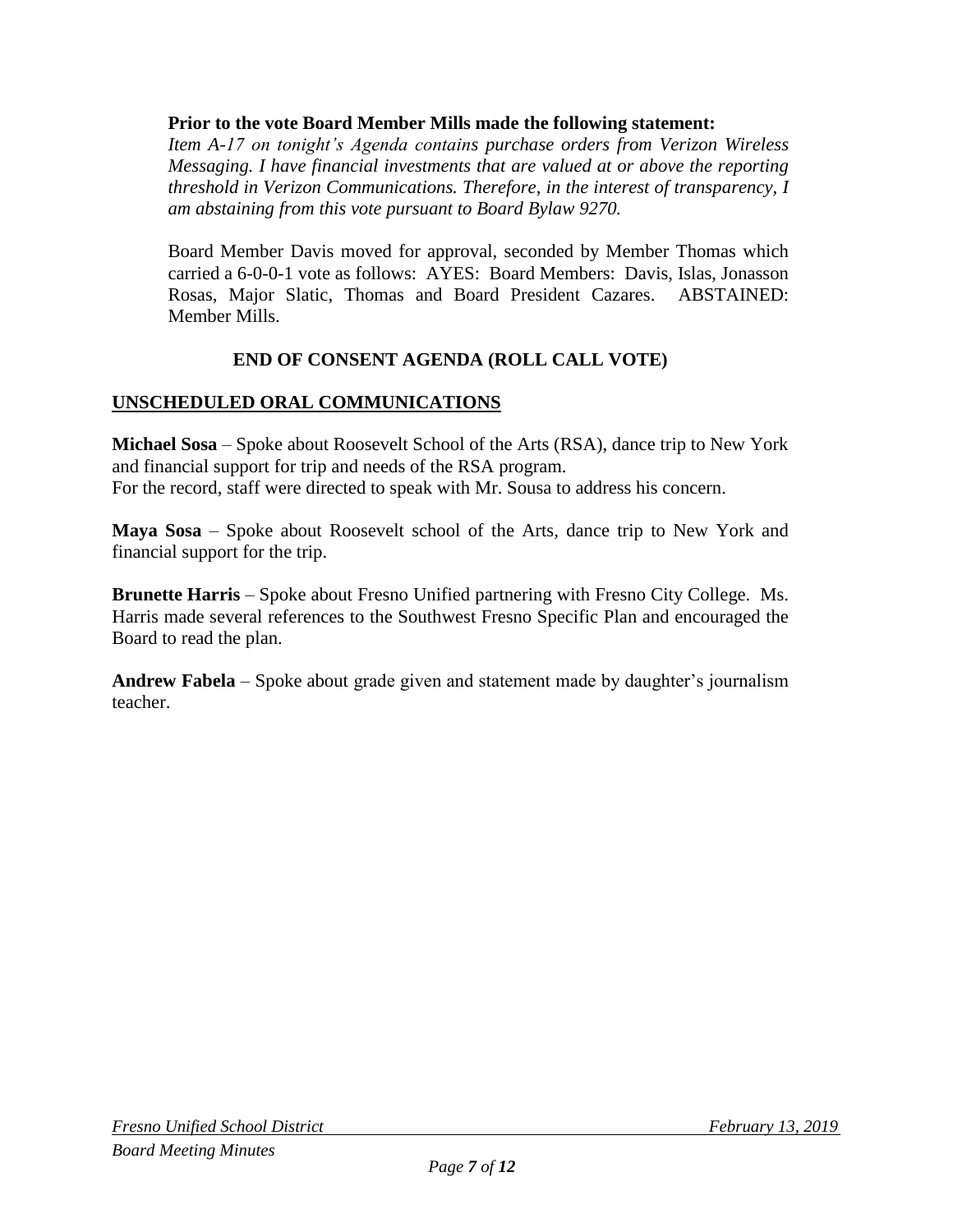### **B. CONFERENCE/DISCUSSION AGENDA**

#### **Agenda Item B-18, PRESENT and DISCUSS Master Plan for English Learner Success: Implementation Update**

Staff presented an update about Master Plan actions being implemented in four areas: 1) Employment and development of experts in English language development and bilingual education 2) Advancement of quality teaching for English learner students 3) Establishment of structures and systems to support student and parent aspirations and goals 4) Realignment of instructional program options, policies, structures, and systems for English learner students.

#### **An opportunity was provided for the public to speak to Agenda Item B-18.**

**Hugo Morales** – Spoke about the growth of English learners and thanked the Board and staff for their work. Mr. Morales also addressed need for expansion of the dual immersion program.

For the record, there were comments/questions from Board members regarding Agenda Item B-18. A summary is as follows: Is the district looking to expand the program to different languages? How and what is being done to support the other 49 languages within the district? Are requests for dual immersion in other languages logged? Can the district create a committee to build cultural awareness? Is there a database of community partners? Is there a network with local colleges for recruitment of qualified teachers? Is there a plan to incentivize to encourage recruitment? The Board would like to be provided a status update on the action plan and also the number of students receiving the Seal of Biliteracy. Maria Maldonado was available to provide clarification.

No action required on this item.

#### **Agenda Item B-19, DISCUSS and APPROVE Addendum to Independent Contractor Services Agreement with PresenceLearning, Inc.**

Information was presented regarding and addendum with PresenceLearning, Inc. in the amount of \$999,000. This vendor will provide speech/language services to students as required by Individualized Education Programs (IEPs).

For the record, there were comments/questions regarding the need for speech therapy services. Staff were commended for their creative approach to this issue. What is the breakdown of speech language pathologists in the district by region? How many people in the United States hold a speech language pathologist credential? How many Institutes are qualified to grant a credential? Are there technology issues when tele-conferencing? Is this a potential career path for the Adult School? Brian Beck and Paul Idsvoog were available to provide clarification. Member Mills moved for approval, seconded by Member Davis, which carried a vote 7-0-0-0 as follows: AYES: Board Members: Davis, Islas, Jonasson Rosas, Mills, Major Slatic, Thomas and Board President Cazares.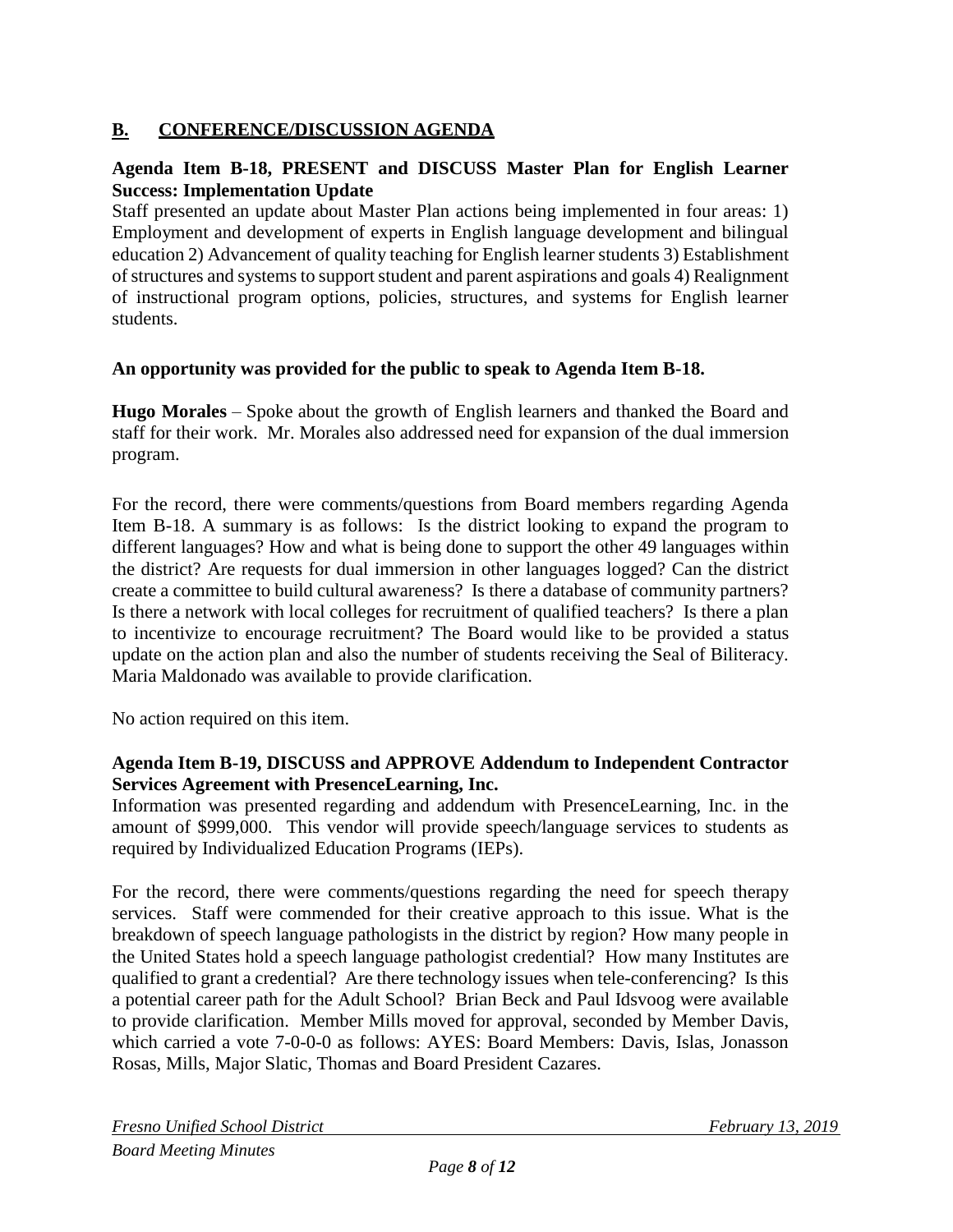### **Agenda Item B-20, OPPORTUNITY for PUBLIC DISCUSSION of the Fresno Teachers Association - Trades Professionals Initial Proposal to the Fresno Unified School District for the 2019-2022 Successor Agreement**

In accordance with Government Code 3547, all initial proposals of the exclusive representative shall be presented at a public meeting of the public school employer, and thereafter shall be a public record. Paul Idsvoog presented for public discussion the Fresno Teachers Association – Trades Professionals initial proposal to the Fresno Unified School District for the 2019-2022 Successor Agreement presented at the January 30, 2019, meeting of the Board of Education and returned to this agenda for formal presentation, public discussion and acknowledgment of receipt.

No action required on this item.

#### **Agenda Item B-21, OPPORTUNITY for PUBLIC DISCUSSION and ADOPTION of the Fresno Unified School District Initial Proposal to the Fresno Teachers Association–Trades Professionals for the 2019-2022 Successor Agreement**

In accordance with Government Code 3547, all initial proposals of the public school employers shall be presented at a public meeting of the public school employer and thereafter shall be a public record. Paul Idsvoog presented for public discussion and adoption the Fresno Unified School District initial proposal to the Fresno Teachers Association – Trades Professionals for the 2019-2022 Successor Agreement presented at the January 30, 2019, meeting of the Board of Education and returned to this agenda for public discussion and Board adoption.

Member Mills moved for adoption, seconded by Member Davis, which carried a vote 7-0- 0-0 as follows: AYES: Board Members: Davis, Islas, Jonasson Rosas, Mills, Major Slatic, Thomas and Board President Cazares.

#### **Agenda Item B-22, OPPORTUNITY for PUBLIC DISCUSSION of the Fresno Teachers Association Initial Proposal to the Fresno Unified School District for the 2019-2022 Successor Agreement**

In accordance with Government Code 3547, all initial proposals of the exclusive representative shall be presented at a public meeting of the public school employer, and thereafter shall be a public record. Paul Idsvoog presented for public discussion the Fresno Teachers Association initial proposal to the Fresno Unified School District for the 2019- 2022 Successor Agreement presented at the January 16, 2019, meeting of the Board of Education and returned to this agenda for formal presentation, public discussion and acknowledgment of receipt.

No action required on this item.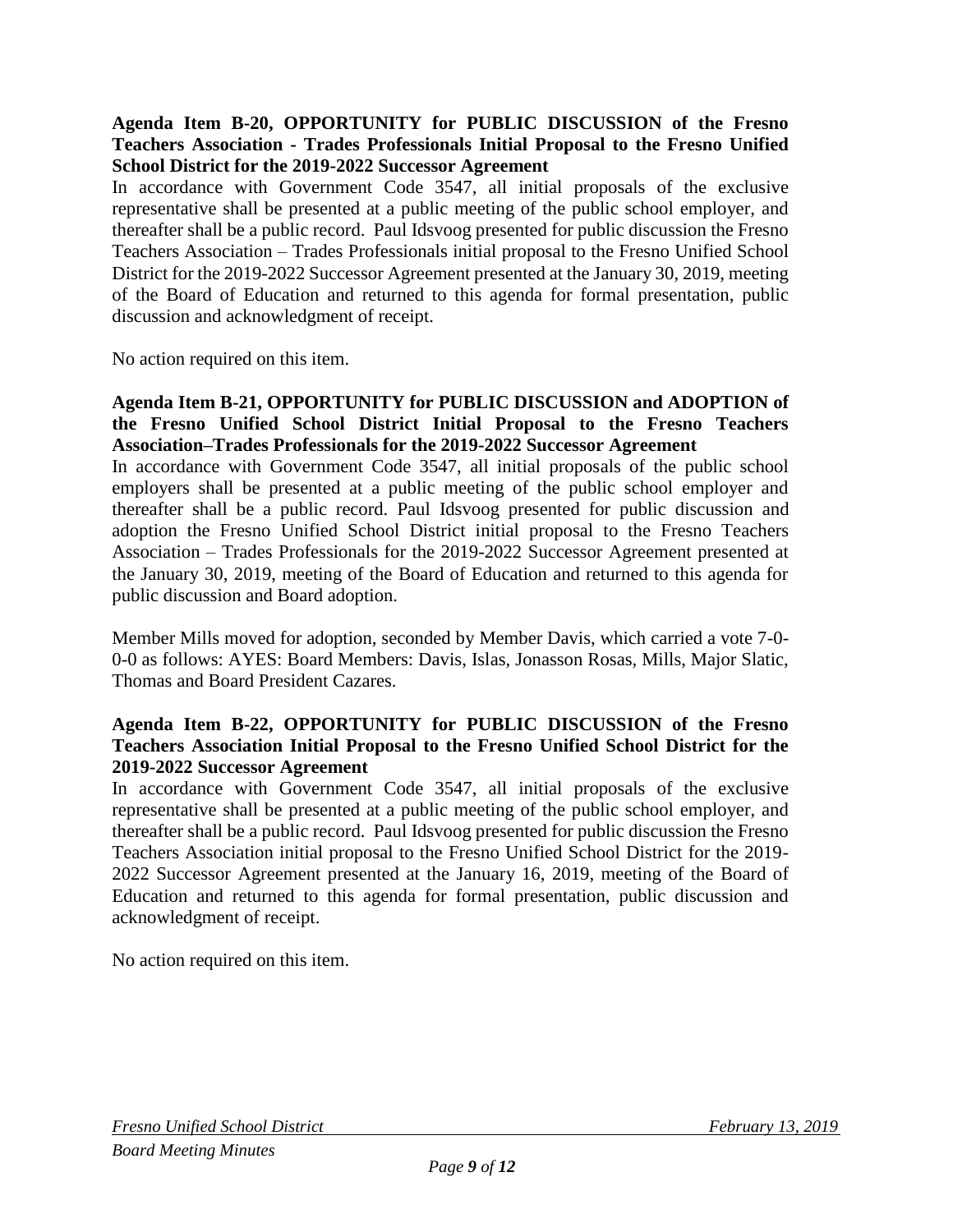**Agenda Item B-23, OPPORTUNITY for PUBLIC DISCUSSION and ADOPTION of the Fresno Unified School District Initial Proposal to the Fresno Teachers Association** In accordance with Government Code 3547, all initial proposals of the public school employers shall be presented at a public meeting of the public school employer and thereafter shall be public record. Paul Idsvoog presented for public discussion and adoption the Fresno Unified School District initial proposal to the Fresno Teachers Association for the 2019-2022 Successor Agreement presented at the January 16, 2019, meeting of the Board of Education and returned to this agenda for public discussion and Board adoption.

Member Davis moved for adoption, seconded by Member Islas, which carried a vote 7-0- 0-0 as follows: AYES: Board Members: Davis, Islas, Jonasson Rosas, Mills, Major Slatic, Thomas and Board President Cazares.

### **Agenda Item B-24, PRESENT and DISCUSS the 2019/20 Strategic Budget Development**

At the January 16, 2019 and January 30, 2019 Board of Education meetings, the 2019/20 Governor's Proposed Budget and the District's preliminary strategic budget development was discussed. On February 13, 2019, staff and the Board continued budget development discussions. In the interest of time, staff requested to move the Phase I budget recommendations for Administrative Services and Human Resources to the next Board meeting.

## **An opportunity was provided to the public to speak to Agenda Item B-24.**

**Andrew Fabela** – Spoke regarding the importance of filling teaching positions with teachers teaching within their credentialed subject area. He also requested information on the district's eligibility for resources for low performing schools and how the resources will be used.

For the record, there were comments/questions regarding school staffing pertaining to the addition of vice principals to sites. Staff asked to consider the K-8 schools, enrollment numbers for preschool and transitional kindergarten students, open enrollment and transfers from without the district, behavior issues, and the formula used to add an additional vice principal. Question about police chaplaincy staff at sites. The cost of converting vice principals to teachers on special assignments. LCAP funds and the funding of vice principal positions. Ruth Quinto, Santino Danisi, and Maria Maldonado were available to provide clarification.

No action required on this item.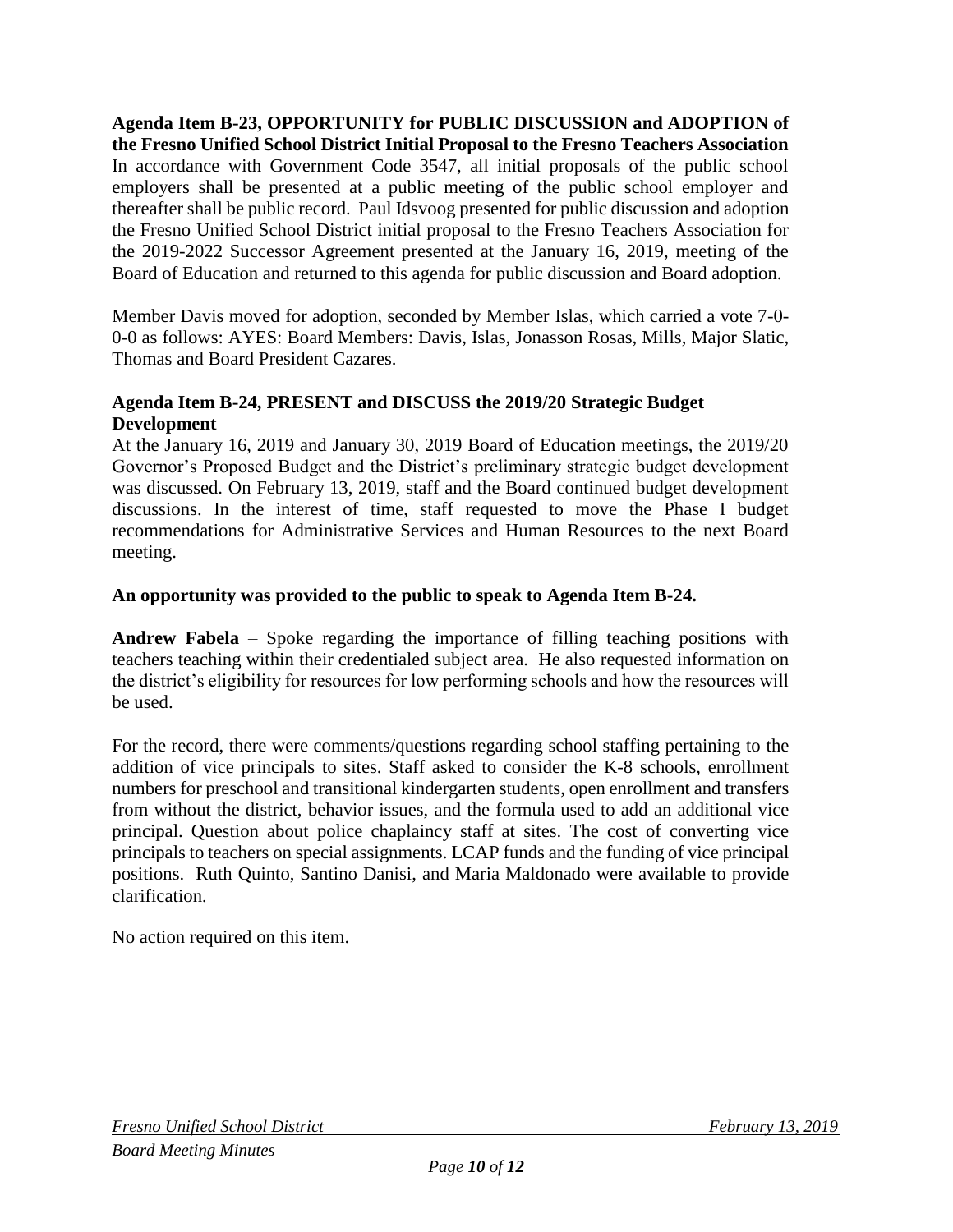#### **Agenda Item B-25, DISCUSS and APPROVE Appointment of Board Member to Dailey Charter School's Board of Directors**

The Dailey Charter School's Board of Directors is comprised of two Board representatives from Fresno Unified School District, the Superintendent, and community and business representatives. Meetings are held monthly, usually on the  $2<sup>nd</sup>$  Tuesday of the month, to discuss and decide on issues related to the oversight of the Charter School. The term of this appointment is one-year. On January 16, 2019 Board member Davis' appointment was approved to a one-year term. Board Member Thomas was appointed to the second seat on the Dailey Charter School's Board of Directors.

Member Davis moved for approval, seconded by Member Islas, which carried a vote 7-0- 0-0 as follows: AYES: Board Members: Davis, Islas, Jonasson Rosas, Mills, Major Slatic, Thomas and Board President Cazares.

# **C. RECEIVE INFORMATION & REPORTS**

There were no items for this portion of the Agenda.

### **BOARD/SUPERINTENDENT COMMUNICATION**

**Member Mills** – Requested the board communication regarding the Seal of Bilitacy to include the student breakdown by high school. Thanked the Communications Office and Bryan Wells for their work with the promotion of the Ken Papi field dedication. Commended the Lindsay Cardinals on their respectful and attentive demeanor during the dedication and after the game.

**Member Islas** – Extended her thanks to Principals Goorabian, Duran, Piedra and Rodrigues for allowing her to visit their sites. Congratulated the McLane's ArtVenture students on their showing. Thanked Gaston Middle School for their fantastic Black History Month program. Announced the date and time for the McLane ArtVenture showing of After Dark Breaking the Chains of Human Trafficking.

**Member Major Slatic** – Did not receive information pertaining to the plan for Starr Elementary. Looking for an update on Title IX construction pertaining to Bullard High School.

Member Mills made a motion to extend the meeting by 30 minutes to allow for Closed Session discussion, seconded by Member Islas, moved for approval, which carried a vote 7-0-0-0 as follows: AYES: Board Members: Davis, Islas, Jonasson Rosas, Mills, Major Slatic, Thomas and Board President Cazares.

**Board President Cazares** – Congratulated the Hoover Lady Patriots for advancing in the basketball playoffs. Congratulated Kirsten Lee of Eaton for winning Elementary Certificated Educator of the Year.